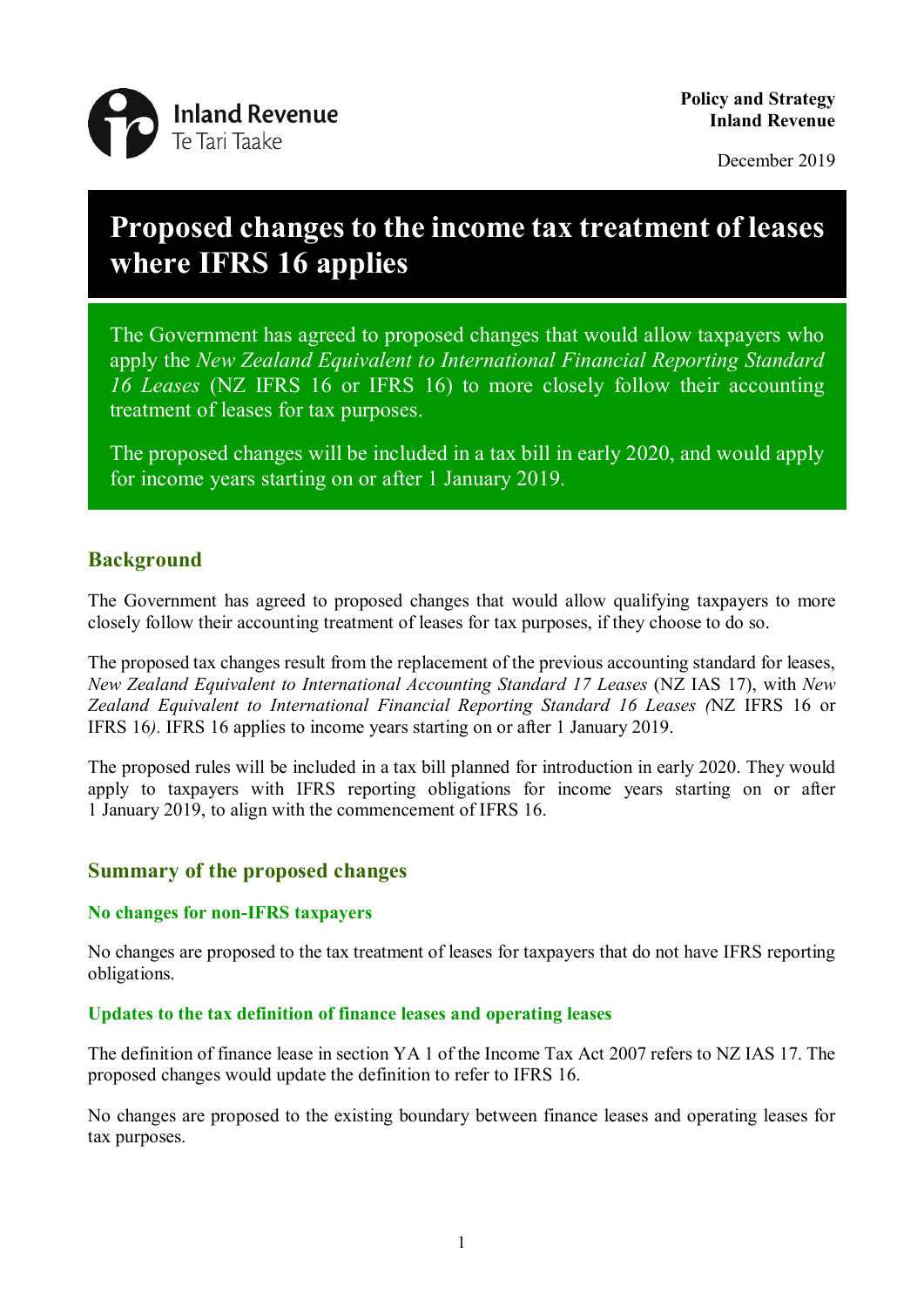## **Finance leases and the yield to maturity method**

Section EW 15I allows a person who has a tax finance lease that is classified as an operating lease under NZ IAS 17 to apply the yield to maturity method. IFRS 16 removes the accounting distinction between operating and finance leases for lessees. However, the yield to maturity method will continue to be available for these leases.

#### **Lessors under tax operating leases for IFRS taxpayers**

No changes are proposed to the tax treatment of lessors.

#### **Lessees under tax operating leases for IFRS taxpayers**

The proposed changes are optional. IFRS taxpayers who choose not to align with IFRS 16 for tax purposes can continue to follow their existing treatment.

#### *Optional election*

A taxpayer that applies IFRS 16 can make a one-off choice to more closely align their accounting and tax treatment of operating leases for tax purposes.

It is proposed that the election would be made by calculating deductions using the proposed rules in the income tax return for the year the choice is made. No separate election would be required. Once a taxpayer makes this choice they will have to continue to follow this method in all future years where they follow IFRS 16 for accounting purposes.

#### *Leases within the scope of the proposed rules*

A taxpayer choosing to align with IFRS 16 for tax purposes would be required to follow the proposed rules for all tax operating leases where they are the lessee. This would apply to all existing leases at the time the choice is made, as well as all operating leases entered into after this.

However, it is proposed that a taxpayer would continue to follow their existing treatment for the following tax operating leases:

- a lease of real property;
- a lease from an associated party; and
- a lease where the asset is subleased.

#### *Real property*

The Income Tax Act 2007 already treats all leases of real property as an operating lease. The proposed rules carve out real property, using the existing boundary, so that a lease of real property will continue to follow the existing treatment even when a taxpayer has chosen to align with IFRS 16 for tax purposes for other leases.

#### *Associated parties*

The different treatment between lessors and lessees under IFRS 16 means that if a taxpayer could choose to align with IFRS 16 for tax purposes for an asset they leased to an associated party, it would result in a tax timing advantage compared to retaining it in the first taxpayer. To prevent this scenario the proposed rules continue to use the existing tax treatment for all operating leases from an associated party.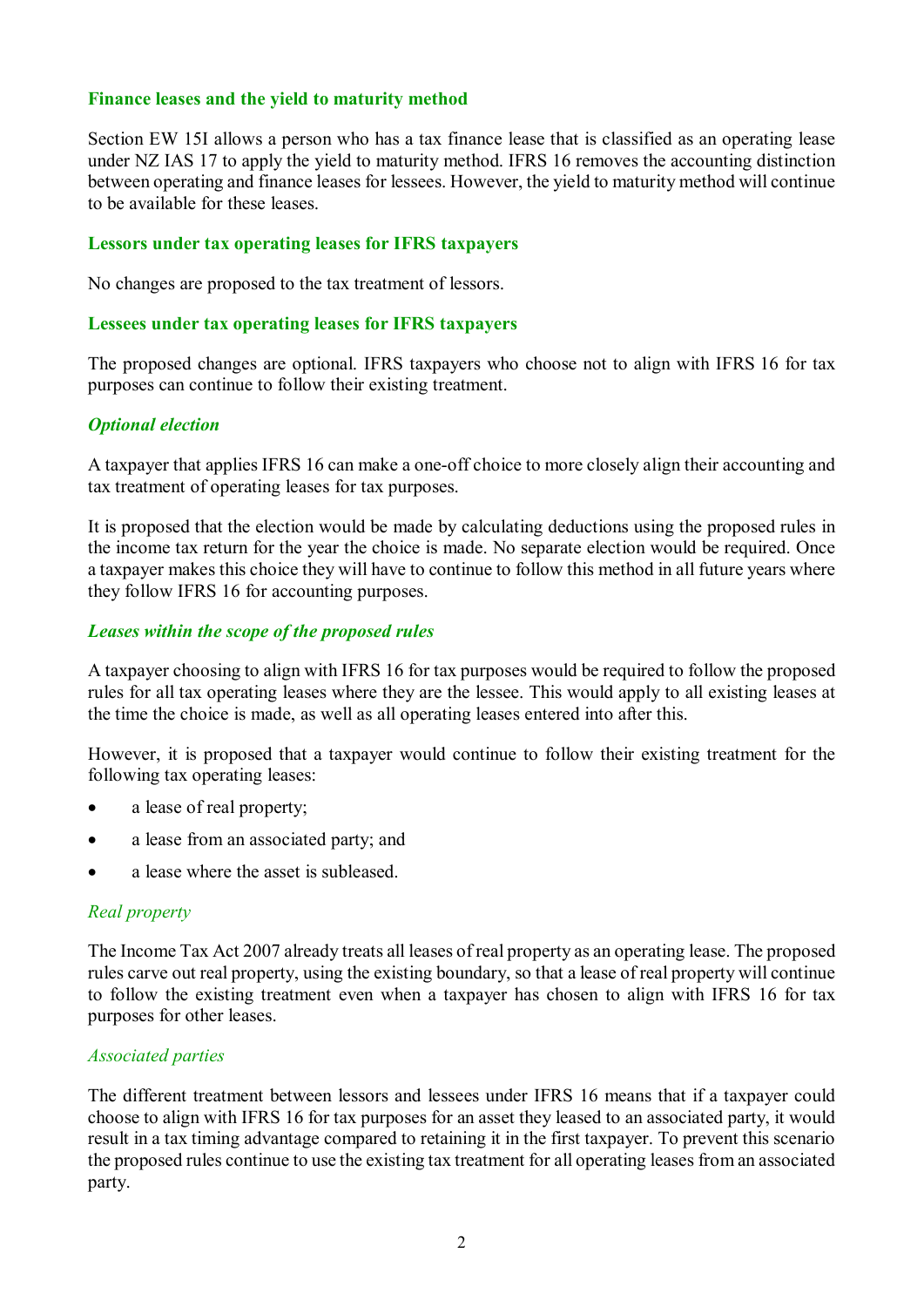Two unassociated parties might enter into an operating lease under the proposed rules and then subsequently become associated, for example because of a change in shareholding. It is proposed that the tax treatment of that lease would revert to the existing treatment including an adjustment, as described in the ceasing to be a lessee to a qualifying lease section.

#### *Subleases*

Under IFRS 16, when an asset is subleased to a second person the asset in the first person's balance sheet changes from a right-of-use asset to a lease receivable where the sublease of the lessor is a finance lease for accounting. If the tax treatment followed the accounting treatment, a taxpayer would not be entitled to deductions for the amortisation of the right-of-use asset. To resolve this situation the proposed rules continue to use the existing tax treatment for all operating leases when the asset is subleased to another person.

If an asset is subleased to another person part way through a lease term, then the tax treatment of that lease would have to revert to the existing treatment and include an adjustment, as described in the ceasing to be a lessee to a qualifying lease section. Officials expect that the exclusion of real property leases from the new rules will significantly reduce this situation occurring.

## *Transitional adjustment*

A taxpayer that chooses to align with IFRS 16 for tax purposes must calculate the difference between its current tax treatment and the IFRS 16 treatment for all previous periods for all outstanding leases. Officials expect taxpayers will typically calculate this adjustment in the year they first follow IFRS 16 for accounting purposes. However, it could be a subsequent year if the taxpayer chooses to do so.

The transitional adjustment may be deductible expenditure or assessable income. In either case this should be spread equally over the year the choice to align with IFRS 16 for tax purposes is made and the four subsequent years.

A taxpayer choosing to align with IFRS 16 for tax purposes will calculate a single transitional adjustment to be spread over five years – this would include leases that will mature before the end of that five year period.

## *Leases that do not follow IFRS 16*

A taxpayer that follows IFRS 16 for accounting may have individual leases that are not accounted for by following IFRS 16. Examples of this include certain low-value or short-term leases. It is proposed that if these leases would qualify under the new rules (that is, they are a tax operating lease that is not providing real property, with an associated party or a sublease) this non-IFRS 16 treatment will also be acceptable for tax purposes. Officials expect the accounting treatment for these specific leases will be similar to the existing tax treatment.

## *Adjustments*

The proposed rules are not intended to significantly accelerate tax deductions compared to those available under the existing rules.

It is proposed that tax adjustments set out in Table 1 may be required where a taxpayer has chosen to align with IFRS 16 for tax purposes and there are amounts that are spread.